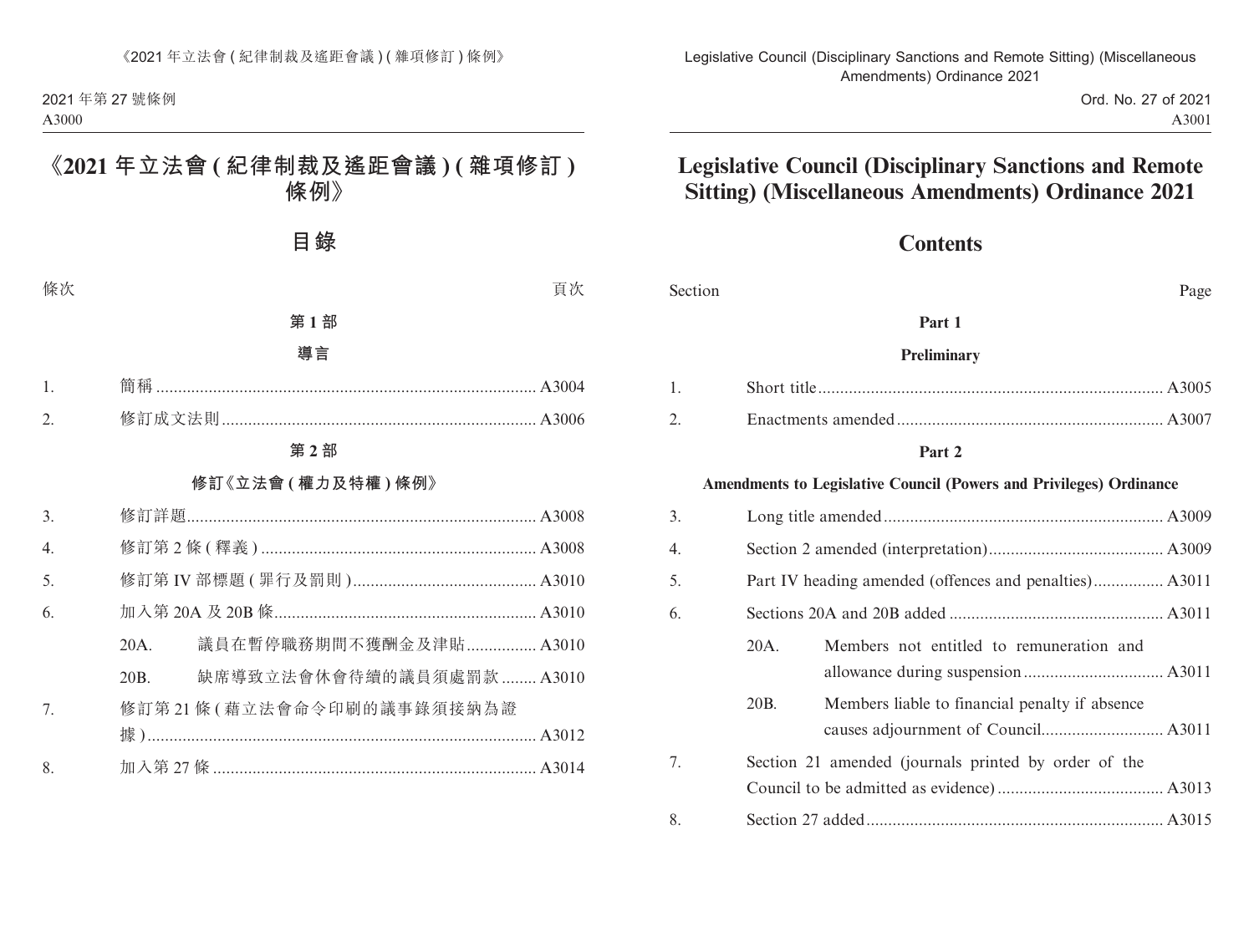|                                                    | Section                                                                                                                               |
|----------------------------------------------------|---------------------------------------------------------------------------------------------------------------------------------------|
| 27.                                                |                                                                                                                                       |
|                                                    |                                                                                                                                       |
|                                                    | 9.                                                                                                                                    |
|                                                    | 10.                                                                                                                                   |
|                                                    |                                                                                                                                       |
|                                                    |                                                                                                                                       |
| Sittings of Council or committee may be<br>amended | <b>Amendments to The Legislative Council Commission Ordinance</b><br>Section 18<br><b>Amendments to Legislative Council Ordinance</b> |

Legislative Council (Disciplinary Sanctions and Remote Sitting) (Miscellaneous

11. Section 17 amended (proceedings of Legislative Council not affected by vacancy in membership etc.) ......................... A3021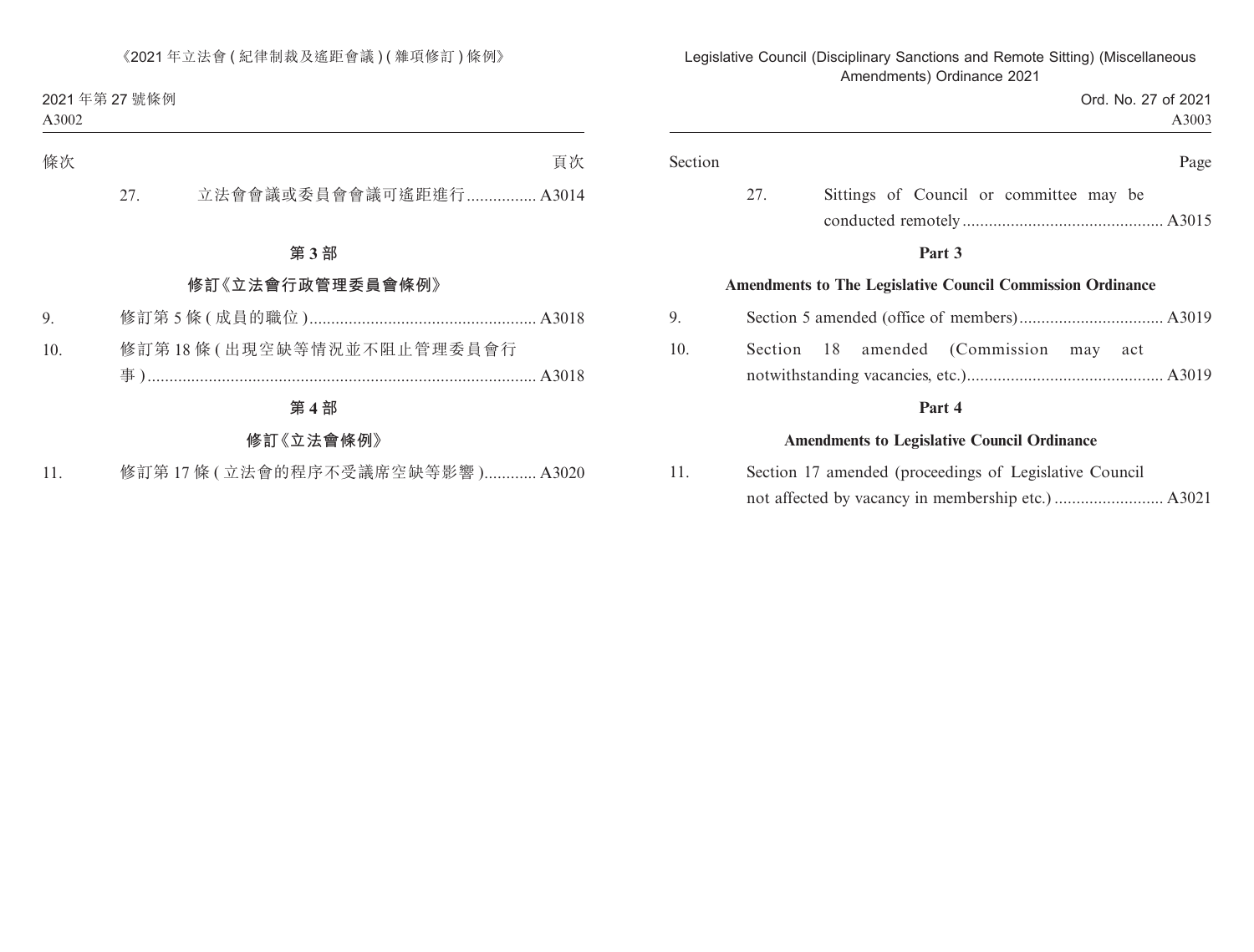Part 1 Section 1 Ord. No. 27 of 2021 A3005

#### **HONG KONG SPECIAL ADMINISTRATIVE REGION**

#### ORDINANCE NO. 27 OF 2021



Carrie LAM Chief Executive 16 September 2021

An Ordinance to amend the Legislative Council (Powers and Privileges) Ordinance to impose sanctions in relation to a member of the Council who is suspended from the service of the Council, or who is absent without valid reasons from a sitting of the Council which is adjourned due to a lack of quorum; to allow sittings of the Council or a committee to be conducted remotely in exceptional circumstances; to amend the provision dealing with the admission of journals as evidence; and to make related amendments to The Legislative Council Commission Ordinance and the Legislative Council Ordinance.

[17 September 2021]

Enacted by the Legislative Council.

# **Part 1**

# **Preliminary**

### **1. Short title**

This Ordinance may be cited as the Legislative Council (Disciplinary Sanctions and Remote Sitting) (Miscellaneous Amendments) Ordinance 2021.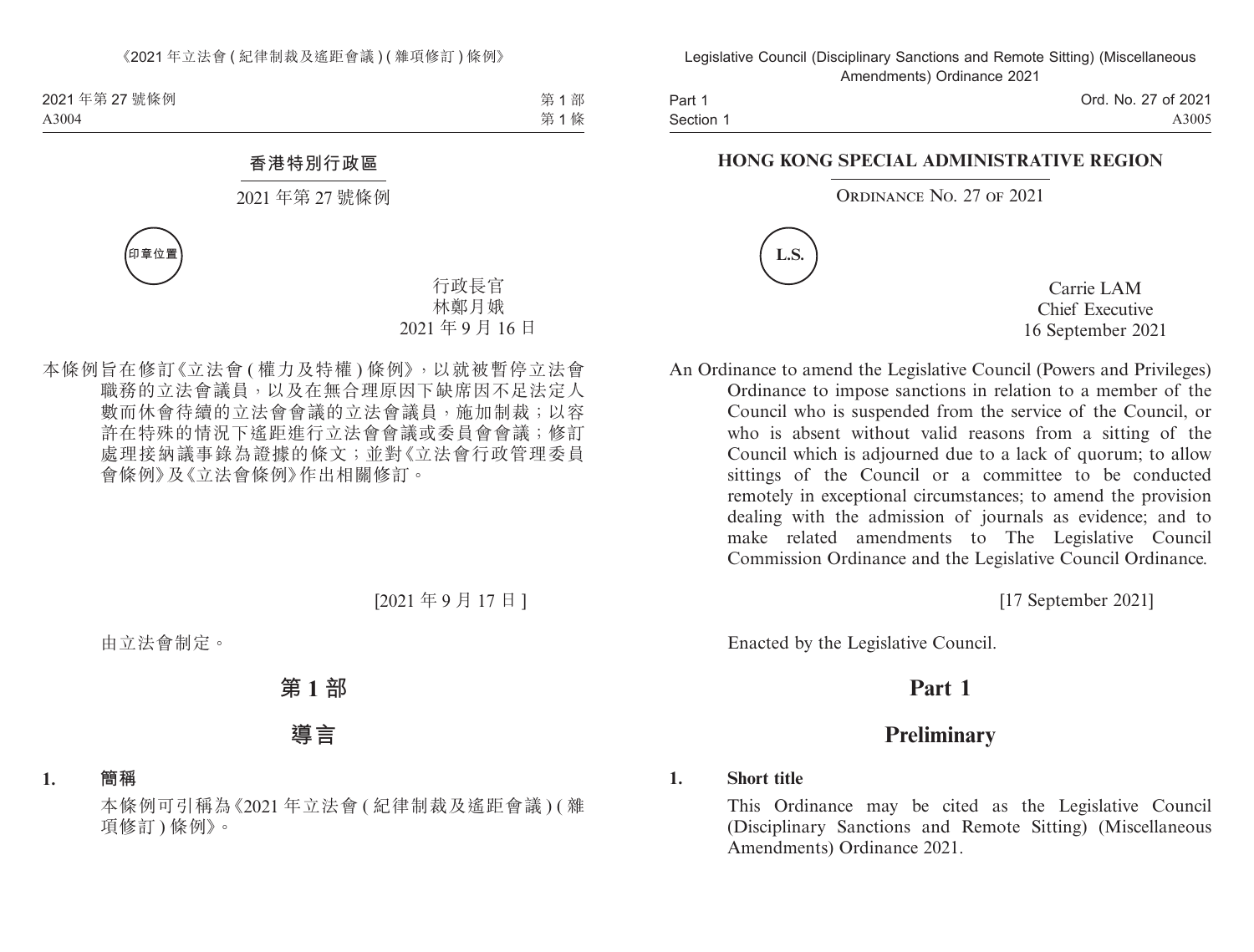| Part 1    | Ord. No. 27 of 2021 |
|-----------|---------------------|
| Section 2 | A3007               |

#### **2. Enactments amended**

- (1) The Legislative Council (Powers and Privileges) Ordinance (Cap. 382) is amended as set out in Part 2.
- (2) The Legislative Council Commission Ordinance (Cap. 443) is amended as set out in Part 3.
- (3) The Legislative Council Ordinance (Cap. 542) is amended as set out in Part 4.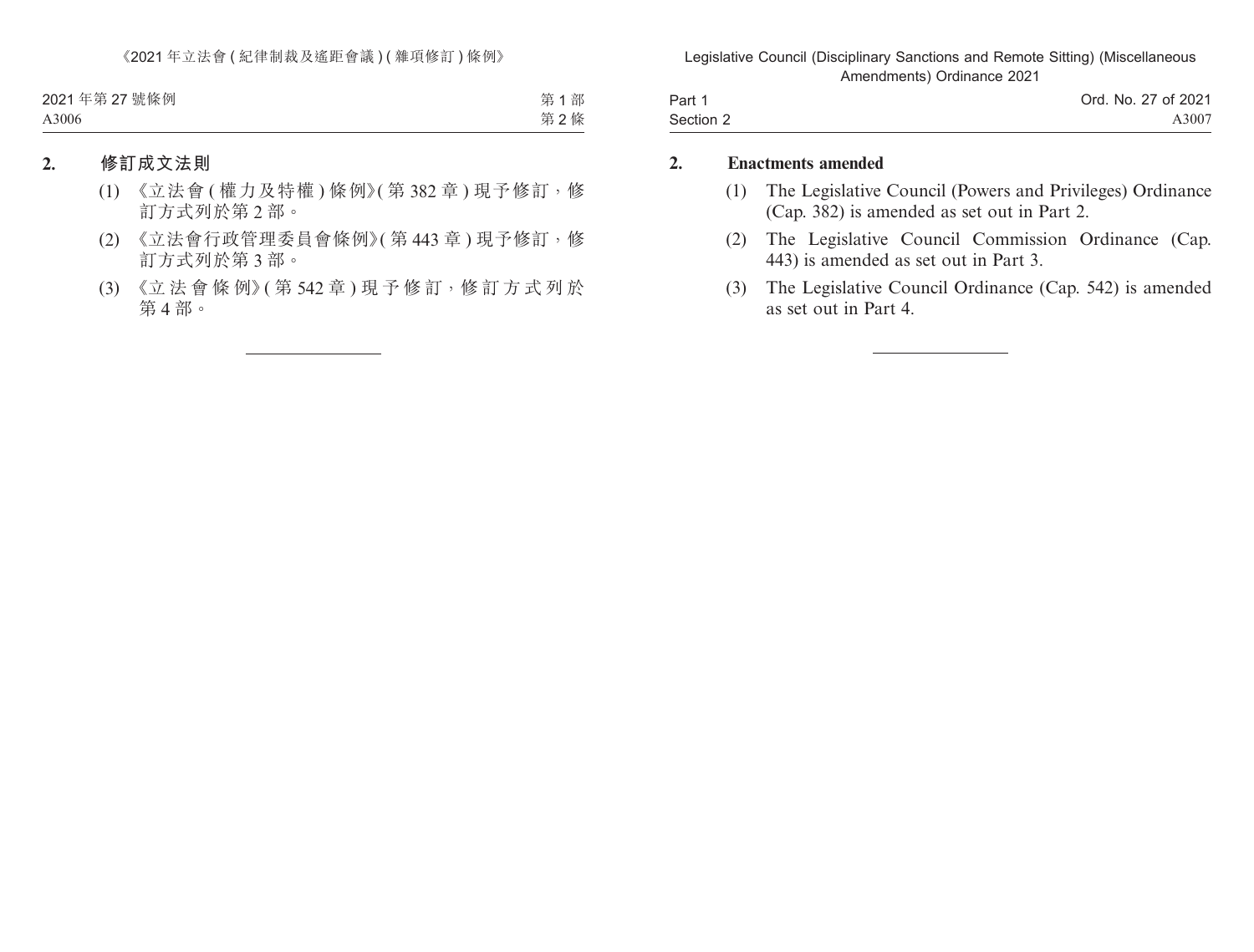Part 2 Section 3 Ord. No. 27 of 2021 A3009

# **Part 2**

# **Amendments to Legislative Council (Powers and Privileges) Ordinance**

### **3. Long title amended**

The long title, before "to provide for"—

**Add**

"to make provision for disciplinary sanctions against the members of the Legislative Council in certain circumstances;".

### **4. Section 2 amended (interpretation)**

After section 2(1A)—

### **Add**

- "(1B) In relation to a sitting of the Council or a committee conducted remotely pursuant to an authorization under section 27—
	- (a) the definitions of *Chamber* and *precincts of the Chamber* in subsection (1) are to be construed as including the place or places designated under section 27(2) for the sitting; and
	- (b) the definition of *precincts of the Chamber* in subsection (1) is not to be construed as including the entire building in which the proceedings of the Council or a committee are conducted, or the entire building in which the place or places referred to in paragraph (a) is or are situated.".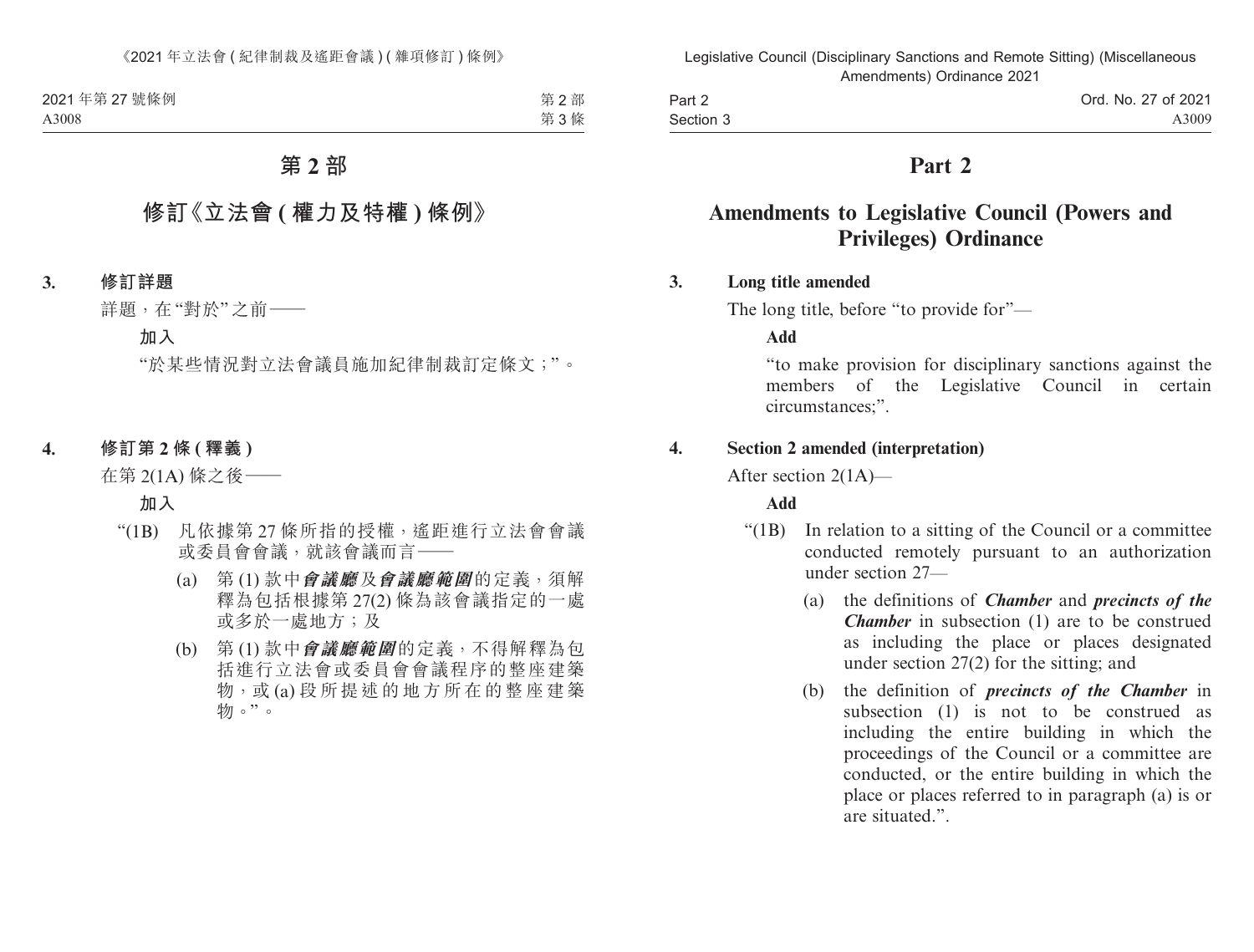| Part 2    | Ord. No. 27 of 2021 |
|-----------|---------------------|
| Section 5 | A3011               |

### **5. Part IV heading amended (offences and penalties)**

Part IV, heading— **Repeal** "**Penalties**" **Substitute** "**Disciplinary Sanctions**".

#### **6. Sections 20A and 20B added**

Part IV, after section 20—

**Add**

### "**20A. Members not entitled to remuneration and allowance during suspension**

- (1) This section applies to a member who is suspended under the Rules of Procedure from the service of the Council for engaging in grossly disorderly conduct.
- (2) The member is not entitled to receive any remuneration or allowance to which the member is, apart from this section, entitled in respect of the period of suspension, but the member is entitled to be reimbursed the operating expenses incurred by the member in respect of that period.

### **20B. Members liable to financial penalty if absence causes adjournment of Council**

- (1) This section applies in relation to a member if—
	- (a) the member is absent from a sitting of the Council;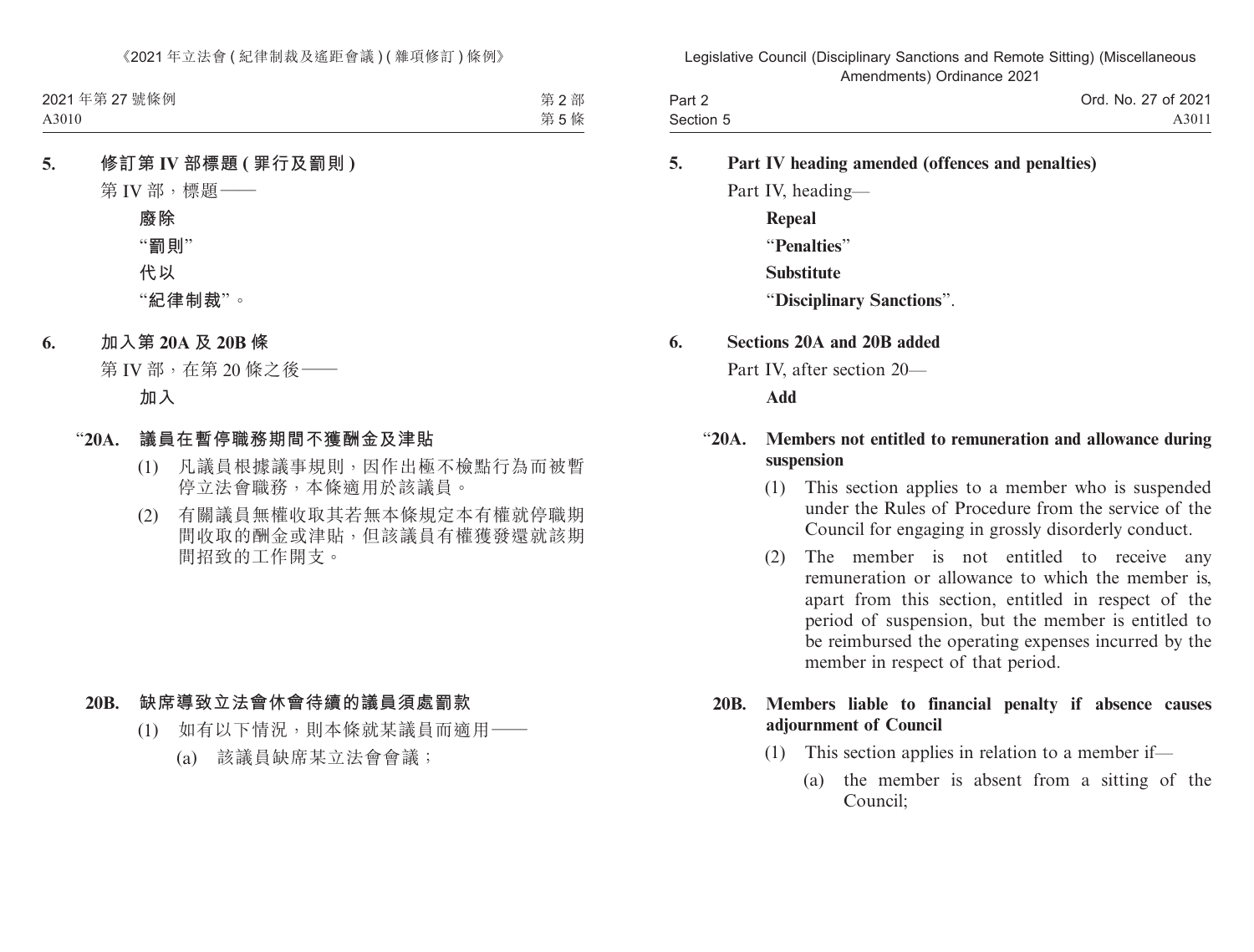| Part 2    | Ord. No. 27 of 2021 |
|-----------|---------------------|
| Section 7 | A3013               |

|     | (b) | the Council is adjourned under the Rules of<br>Procedure because a quorum is not present at<br>that sitting; and                                                                                            |
|-----|-----|-------------------------------------------------------------------------------------------------------------------------------------------------------------------------------------------------------------|
|     |     | (c) the President is not satisfied that there is a valid<br>reason for the member's absence.                                                                                                                |
| (2) |     | The member is liable to pay a financial penalty on<br>each occasion that the Council is so adjourned.                                                                                                       |
| (3) |     | The financial penalty is to be—                                                                                                                                                                             |
|     |     | (a) determined by the Council according to the<br>Rules of Procedure; and                                                                                                                                   |
|     |     | (b) deducted from the member's remuneration to<br>which the member is entitled.                                                                                                                             |
|     |     | (4) For the purposes of subsection $(1)(b)$ , it does not<br>matter whether the Council adjourned is<br>subsequently resumed for continuation of any<br>unfinished business under the Rules of Procedure.". |
| 7.  |     | Section 21 amended (journals printed by order of the Council to<br>be admitted as evidence)                                                                                                                 |

(1) Section 21, heading—

**Repeal**

"**printed by order of the Council**".

(2) Section 21—

# **Repeal**

everything after "of any"

# **Substitute**

"member—

(a) any copy of the journals—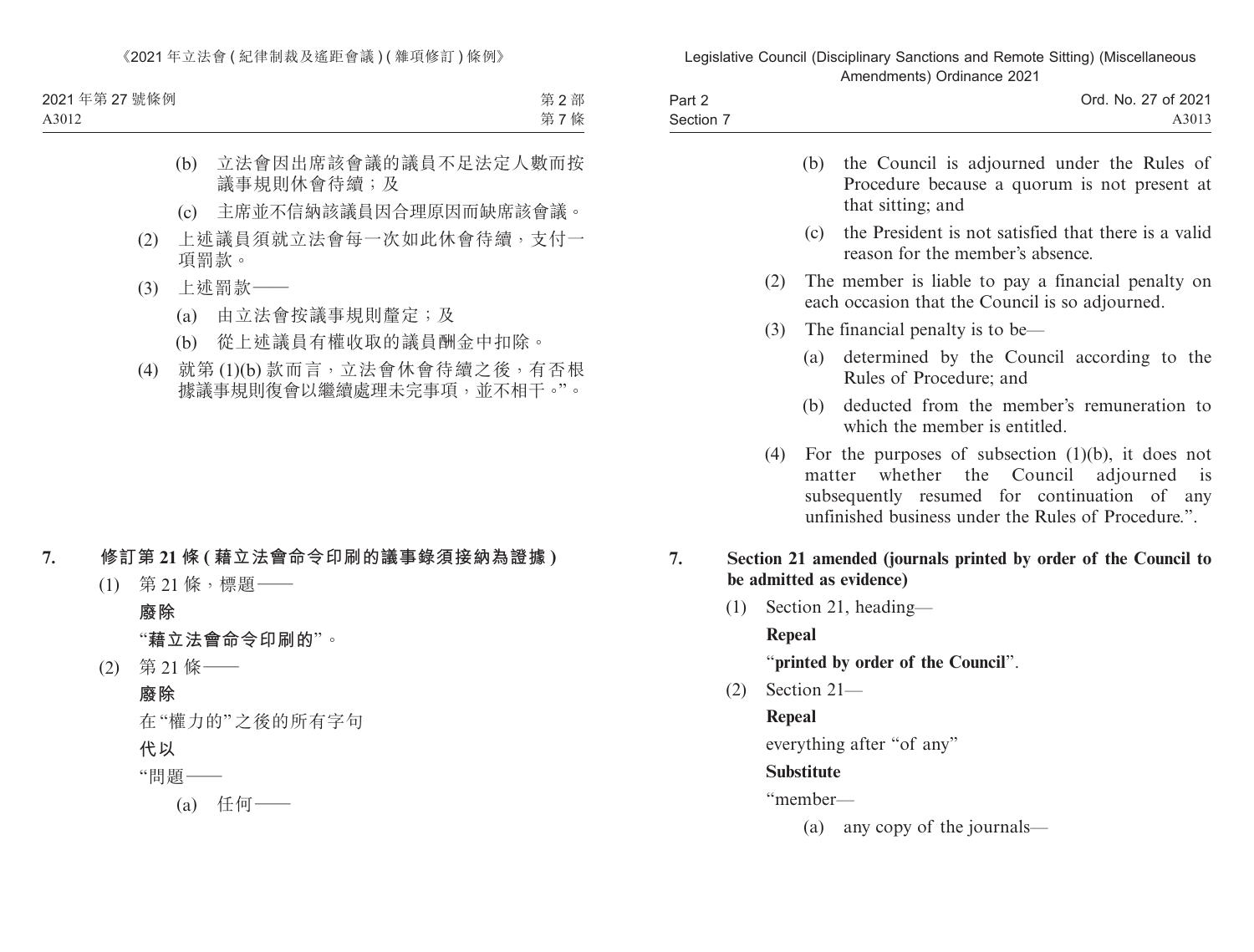| Part 2    | Ord. No. 27 of 2021 |
|-----------|---------------------|
| Section 8 | A3015               |

- (i) printed or purporting to be printed by the Director of Government Logistics; or
- (ii) printed or purporting to be printed by or under the authority of the Council; or
- (b) any copy of the journals authenticated by the signature of the Clerk,

is to be admitted as evidence of such journals in all courts and places without further proof.".

### **8. Section 27 added**

After section 26—

**Add**

## "**27. Sittings of Council or committee may be conducted remotely**

- (1) The Council may, by a resolution passed at a physical sitting of the Council, authorize that during a specified period, sittings of the Council or a committee may be conducted remotely in accordance with the Rules of Procedure by the virtual, digital or electronic means determined by the Council.
- (2) The President may designate a place or places for a sitting conducted remotely pursuant to an authorization under subsection (1) (*remote sitting*), including any virtual, digital or electronic location at which members or other persons attending the sitting may attend or participate by remote access.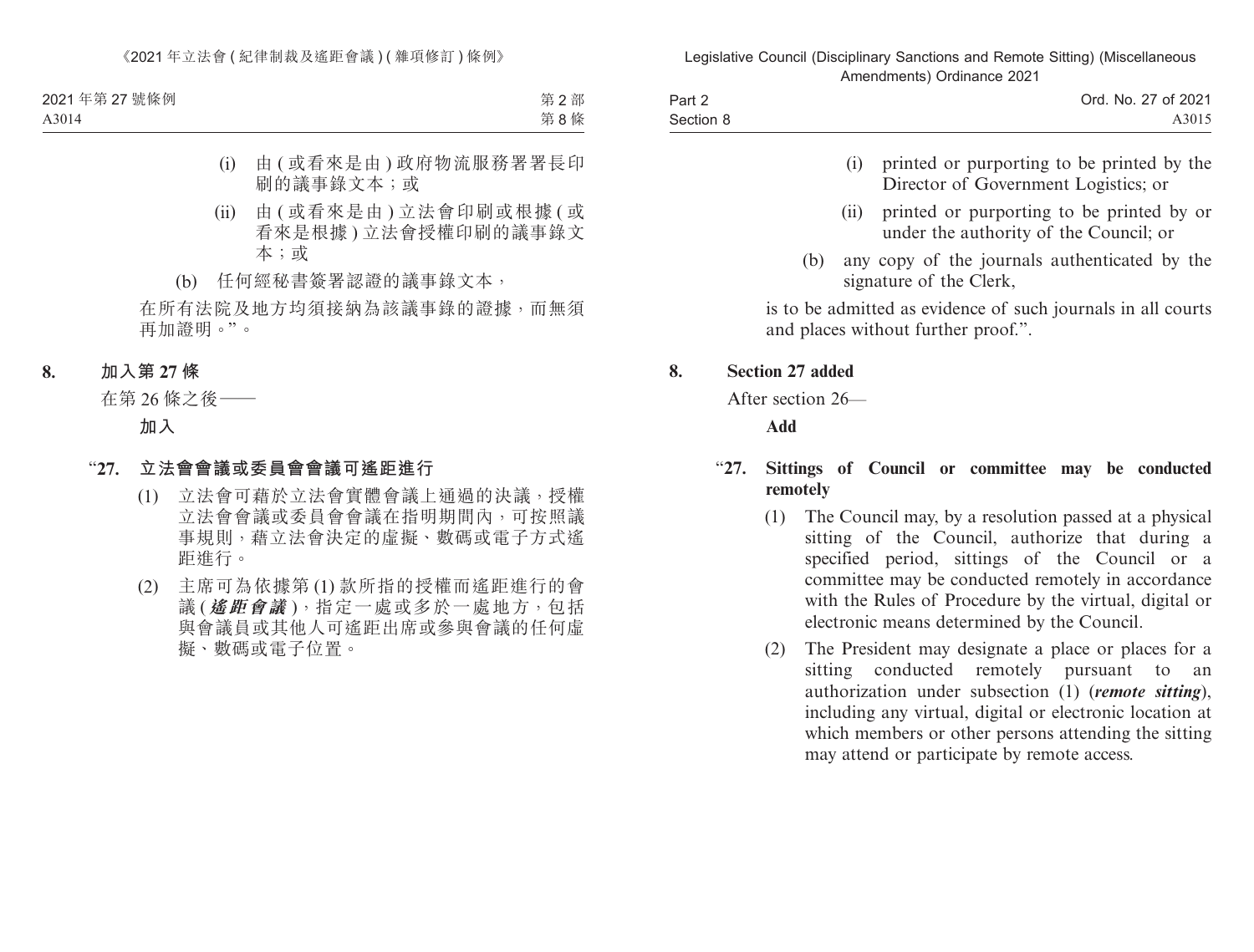| Part 2    | Ord. No. 27 of 2021 |
|-----------|---------------------|
| Section 8 | A3017               |

- (3) In relation to a remote sitting—
	- (a) a reference to a sitting of the Council or a committee in this Ordinance is not to be construed as limited to a sitting at which members or other persons attending the sitting are present in the same place; and
	- (b) this Ordinance (other than section 8(4)) is to apply to the remote sitting as if it were a physical sitting.
- (4) In this section—
- *physical sitting* (實體會議) means a sitting of the Council or a committee at which no member or other person attending the sitting attends or participates by virtual, digital or electronic means;

*specified period* (指明期間) means a period—

- (a) during which the Council or a committee is precluded by an event or occurrence (including an occasion of emergency or public danger) from conducting a physical sitting; and
- (b) that is specified in a resolution passed at a physical sitting of the Council.".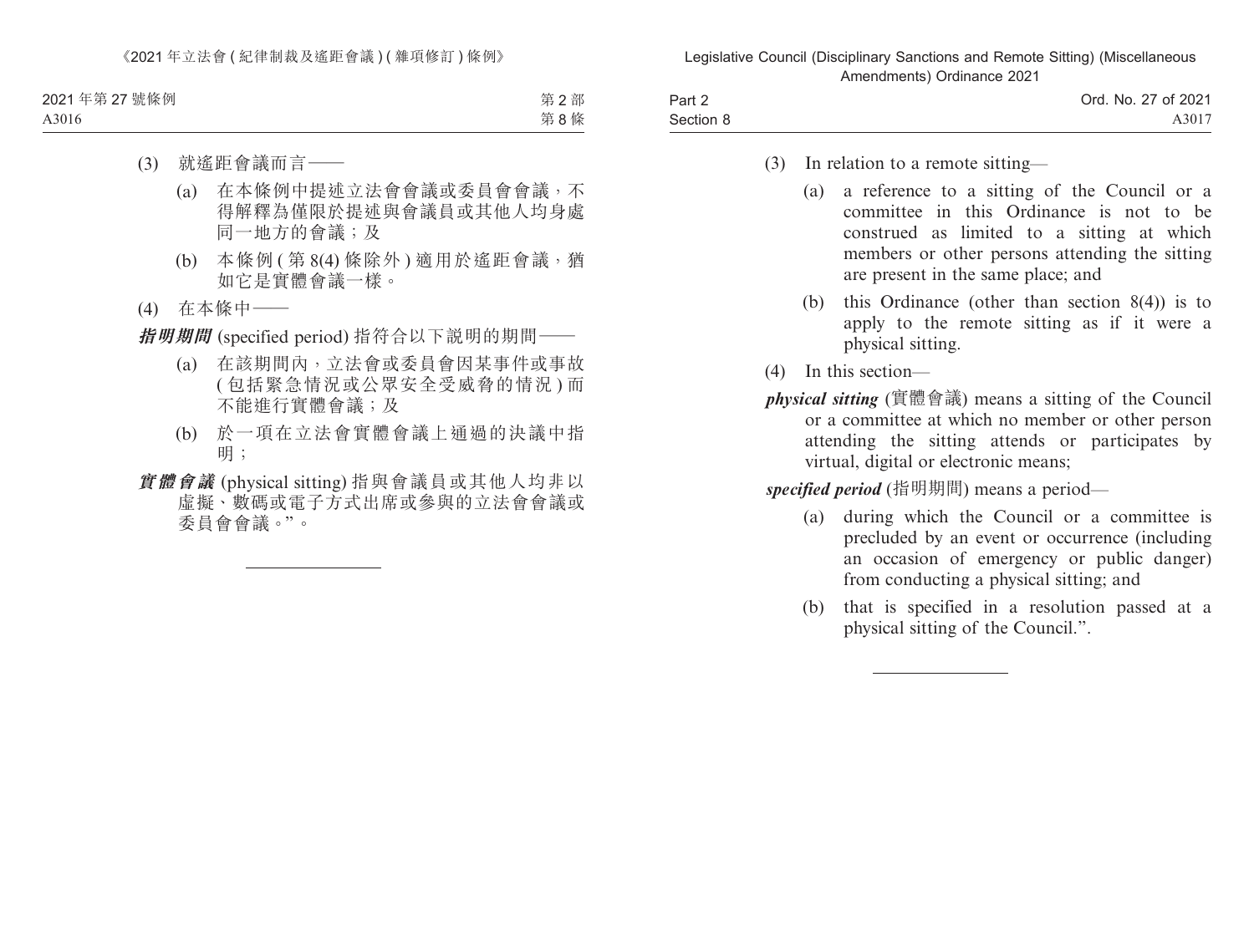Part 3 Section 9

# **Part 3**

# **Amendments to The Legislative Council Commission Ordinance**

### **9. Section 5 amended (office of members)**

After section 5(9)—

## **Add**

"(10) If a member is suspended during a period from the service of the Council under the Rules of Procedure (as defined by section 2(1) of the Legislative Council (Powers and Privileges) Ordinance (Cap. 382)), the member's functions and duties as a member are suspended during the period.".

# **10. Section 18 amended (Commission may act notwithstanding vacancies, etc.)**

Section 18—

## **Repeal**

"and its proceedings shall not be"

## **Substitute**

", or suspension of a member's functions and duties under section 5(10) and the proceedings of the Commission are not".